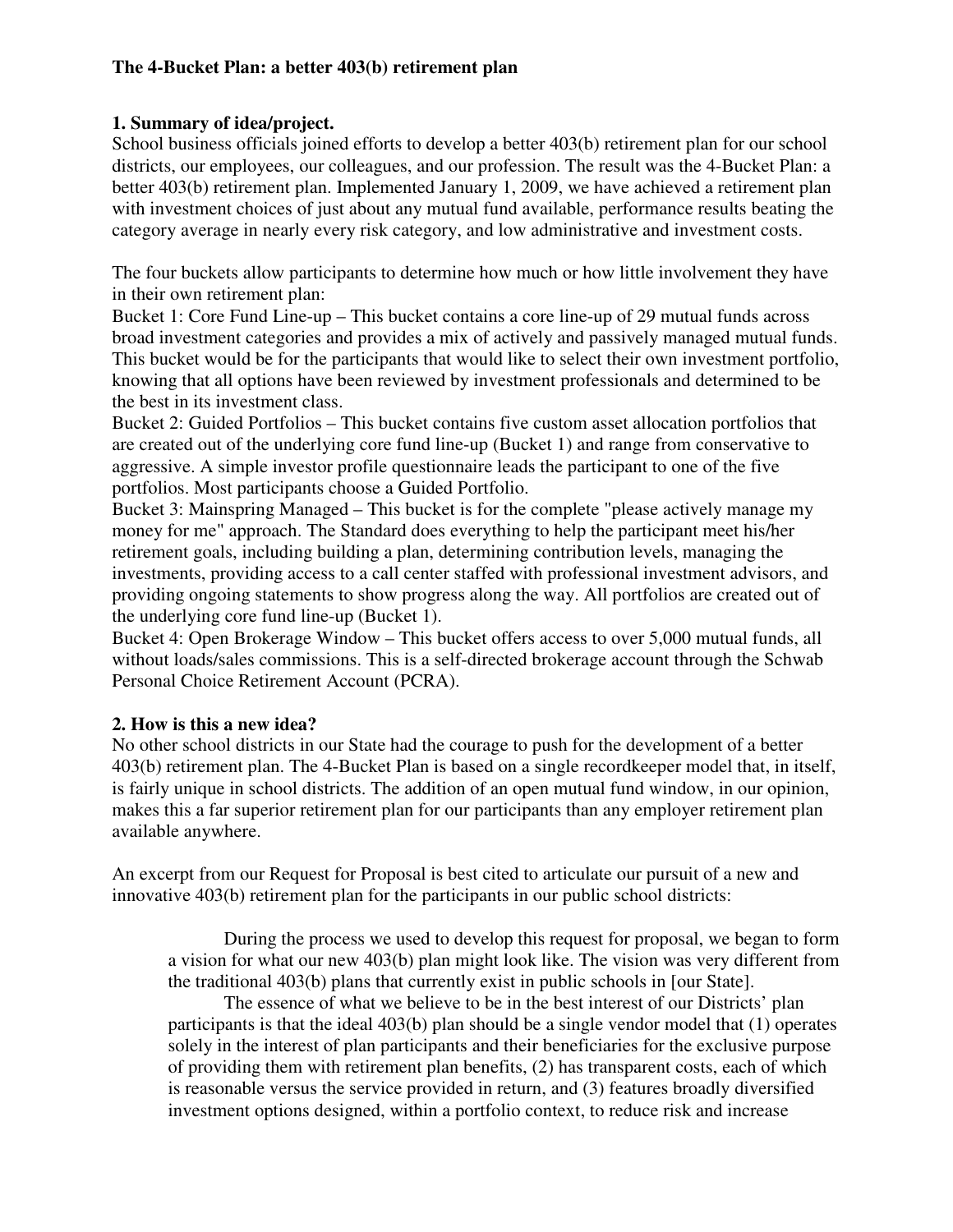return. Our beliefs were developed from what we believed to be right and affirmed by a series of articles "Fiduciary Focus: Fleecing 403(b) Plan Participants (Parts 1-7)" by W. Scott Simon (Morningstar Advisor Edition, 4-5-07 thru 11-11-07). These articles will give you a real sense of our vision.

## **3. Why you feel the project is innovative?**

Our criteria in pursuit of a better 403(b) retirement plan was uncompromising.

The new 403(b) solution was expected to:

#1 Provide compliance with new IRS regulations AND IRS expectations #2 Maximize participant retirement savings with the selection of investments and by minimizing erosion caused by high vendor fees

In addition, we insisted on:

- Low cost: mutual funds with low internal fees; low cost plan administration; and, efficient structure
- Total disclosure of fees charged and return of revenue sharing to offset fees
- The plan provider to accept fiduciary responsibility for fund selection
- Independent: no proprietary mutual funds or other insurance products to sell to participants
- Large enough vendor with solid established history of managing retirement plans; our plan should not make up the majority of their funds under management
- Structured fund selection process by a team of professionals, not one or two salespeople
- As much structure as before for those who need it, i.e. "I don't know, just pick what I should do."
- More flexibility than before: virtually unlimited access to legal 403b mutual fund investments
- Ability to work with a personal or previous financial advisor: Participant would continue to pay for the financial advice, just in a different way; if you don't use advice you don't have to pay for it
- Improved/consistent education on saving for retirement

ALL of our criteria was achieved – every single one.

## **4. Is this project replicable by other schools/entities?**

The 4-Bucket Plan was developed by four school business officials with a spirit of a cooperative arrangement between multiple school districts and common expectations for participation in a 403(b) Consortium. Each school district in the 403(b) Consortium is its own plan sponsor of its own 403(b) retirement plan, but we all work together to share the effort, and the success.

In the first year of implementation 15 school districts opted in and implemented the 4-Bucket Plan. By the end of the first year, the consortium had accumulated \$8,500,000 in assets.

Our 403(b) Consortium welcomes other school districts to join us. The negotiated per-asset plan fees drop as the combined consortium assets grow through multiple tier levels. The 4-Bucket Plan and our 403(b) Consortium is already developed, bid, and negotiated. The 4-Bucket Plan is